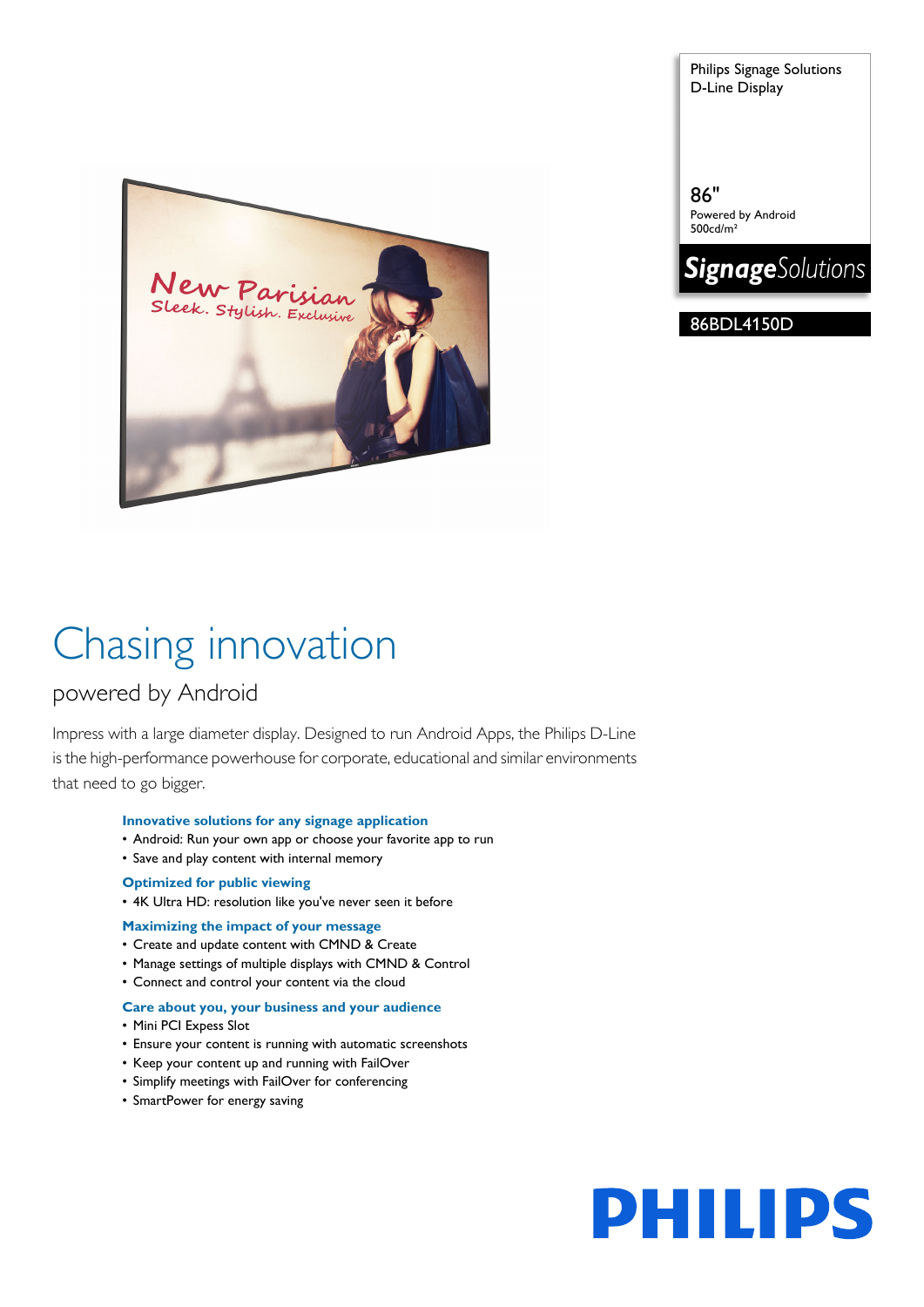# **Highlights**

# **Powered by Android**

WIth Android OS integrated into the display, you can work with the most developed OS on the planet and save your own app directly into the display. Or, choose from the large library of Android apps and play content from there. With the built-in scheduler, you can daypart your apps and content based on your customer and time of day and with the auto orientation feature, showing content in portrait or landscape is as simple as turning the display.

# **4K Ultra HD Resolution**

See your Signage Solutions like never before thanks to four times the resolution of a conventional Full HD display. 3840 x 2160 pixels provide and image so refined, so lifelike, it's a window to a new world.

# **Mini PCI Slot**

With a mini PCI express slot built in, you can easily extend display connectivity to include 4G LTE modules. This is also a great way to enhance machine to machine communication. Result: a world of configuration possibilities, such as adding product features or expanding signal-handling capabilities.

# **Internal Memory**



Save and play content with internal memory. Upload your media into the display and playback content immediately. Working in conjunction with the internal browser, it also serves as a memory cache when streaming online content. If the network ever fails, the internal memory keeps content running by playing a cached version of the content, ensuring that your media stays up even if the network goes down.

# **Proof of Play**

Content is king, and with the automatic screenshot feauture, you can make sure that your content is up and running at all times. Screenshots are taken throughout the day, which are then stored in the FTP server. From there, the screenshots can be viewed no matter when, or where you are.

# **FailOver**



Keeping your content up and running is critical for demanding commercial applications. While it is unlikely you will face a content disaster, FailOver provides content protection with a revolutionary technology that plays back-up content on screen in the event of a media player failure. FailOver automatically kicks in when the primary input fails. Simply select a primary input connection and a FailOver connection and your ready for instant protection.

# **FailOver for Meeting Rooms**

Using FailOver, simplify your presentations and videoconferencing. When a meeting or conference room is not in use, background content can run from whatever input source you choose. When the meeting starts and you need to share a presentation or your screen, simply connect your computer and the display automatically switches inputs and shows what's on your screen, with no need to manually switch inputs.

### **SmartPower**



The backlight intensity can be controlled and pre-set by the system to reduce the power consumption by up to 50%, which saves substantially on energy costs.

# **CMND & Control**



With CMND & Control, easily manage multiple displays in a central location. With real time display monitoring, setting and software updates from a remote location, and the ability to customize and configure multiple displays at once, such as video wall or menu board displays, controlling your suite of displays has never been easier.

# **CMND & Create**



Design and create compelling content with CMND & Create, a powerful authoring tool. With a drag and drop interface, preloaded templates, and integrated widgets, you'll be able to amaze your customers with compelling content. Available in portrait and landscape mode.

#### **SmartBrowser**



Connect and control your content via the cloud with the integrated HTML5 browser. Using the Chromium based browser, design your content online and connect a single display, or your complete network. Show content in both landscape and portrait mode, with fullHD resolution. Streaming content can also be shown in a PIP (picture-in-picture) window. Simply connect the display to the internet using WiFi or with an RJ45 cable, and enjoy your own created playlists

# 86BDL4150D/00